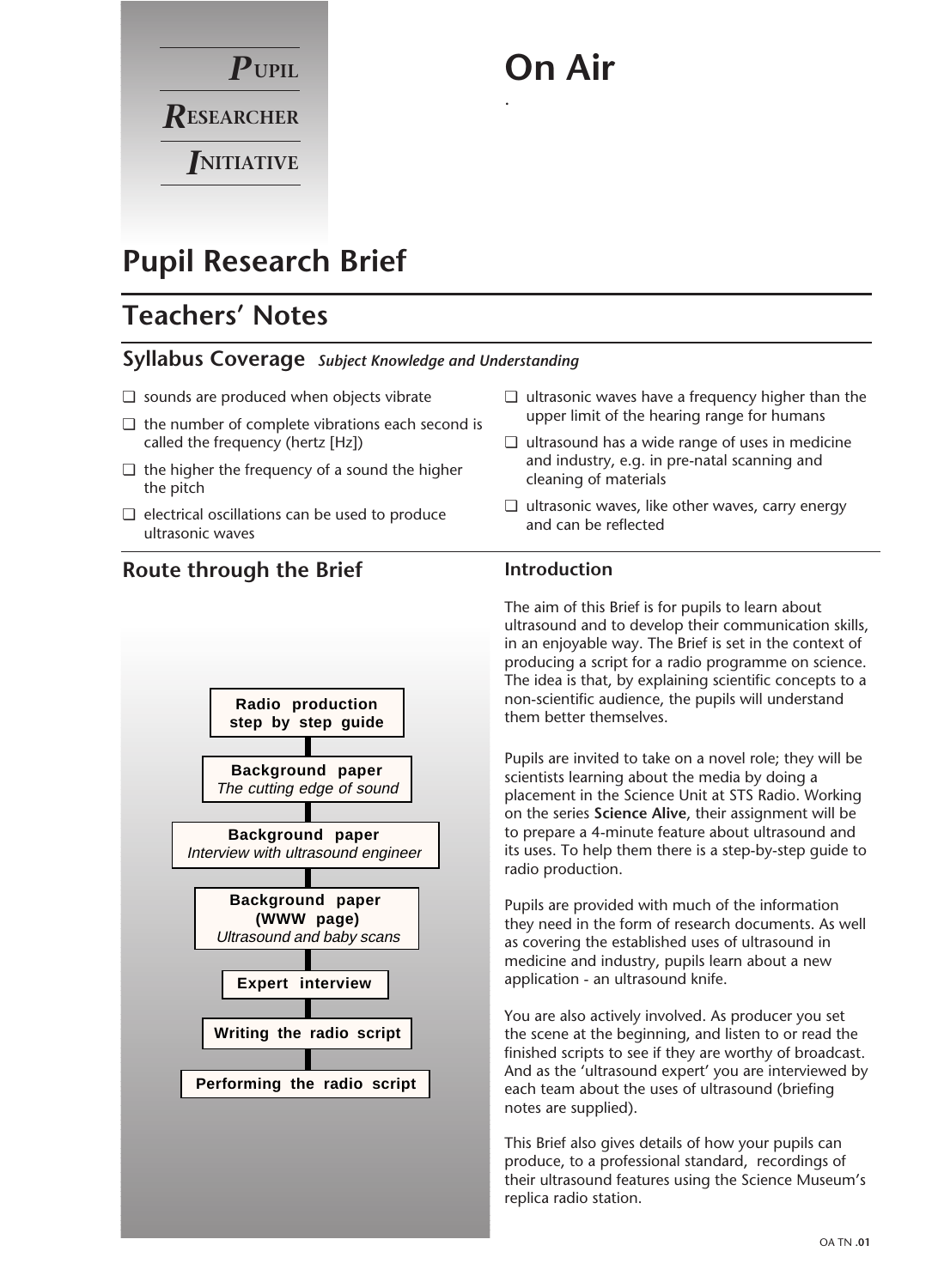# **Teachers' Notes continued**

#### **Prior knowledge**

Before attempting the Brief, pupils need to be familiar with the idea that sound and ultrasound travel as waves.

### **Running the Brief**

#### **Pupil grouping**

In radio jargon pupils work as 'researchers' in 'production teams'. Teams with 3 to 5 researchers have been found to work best. It is up to the teams to allocate the different jobs at each stage of production among team members and resolve any editorial disputes. This could be a role for an 'assistant producer' within each team.

#### **Timing**

The Brief will take about 2 hours to run - 15 minutes for setting the scene and explaining the assignment, 1 hour 15 minutes for the production exercise itself and 30 minutes for script read-throughs. You could reduce the time by setting some research and scriptwriting for homework.

It is almost inevitable in production exercises like this that teams will work quite slowly to begin with and end in a frenzy of last minute script-writing. To help teams stay on target to meet the deadline, you might like to call the assistant producers together every 20 minutes and ask for a quick progress report.

#### **Activities**

The teacher should issue pupils with the **Study Guide** which provides pupils with a summary of what they should produce as they work through the Brief. It can also act as a checklist for pupils to monitor their own progress. No sophisticated recording or editing equipment is needed for the production exercise. Everything has been adapted for a classroom 'recording studio'. Interviews can be written out by hand, unless you have access to tape recorders. Editing is a cut-and-paste job with scissors and glue (described in 'Radio production - step-by-step').

For the read-throughs teams will need 2 scripts, so that everybody who is reading a part can see a copy. If you are not word-processing, photocopying the scripts at the end of the production exercise would be ideal. If this is not possible the teams will have to make a duplicate copy of their interview and commentary themselves, and cut and paste these to make two scripts. Giving each team sheets of carbon paper would save them time.

#### **Scene setting**

One good way to get pupils thinking about science and the media would be to ask: "What science programmes have you listened to or watched? Did you understand the science in them? Was it interesting, and why?"

After you have outlined what the pupils will be doing, everyone moves into role and the classroom is transformed into a production studio. Welcome the 'researchers' to the Radio Science Unit and tell them about the series they are working on.

"**Science Alive** is a lively, fast-paced series, exploring exciting new developments in the world of science and technology. It is aimed at an audience which has little or no scientific background."

#### **The assignment**

Give out the document **'RADIO PRODUCTION - STEP BY STEP**' which sets out the assignment and acts as a 'worksheet-in-context', guiding pupils through the stages of research, interviewing, scriptwriting and editing. Three documents have been provided to help teams with their research:

- an article called **The Cutting edge of sound** about the ultrasound knife
- a page about sound, ultrasound and baby scans downloaded from the World Wide Web
- a transcript of an **interview with the engineer** who developed the ultrasound knife (each team will need 2 copies of the interview if they are doing cut-and-paste editing).

Tell the teams they will be interviewing you in your other guise of **'ultrasound expert'** to find out about uses of ultrasound other than pre-natal scanning (which is covered in the Web page). The interviews will need to be short, about 5-10 minutes, and one way to organise this would be to have a sign-up sheet. With a large class it might be necessary for pairs of teams to interview you together, to save time. The notes below may help you to prepare for the interviews.

### **Ultrasound expert briefing notes**

Uses of ultrasound take advantage of two important properties.

(1) *Ultrasound can be reflected off things* - useful in quality control (and pre-natal scanning). Ultrasound helps companies make high quality machines by checking them for tiny cracks. Normally ultrasound passes through a piece of metal without